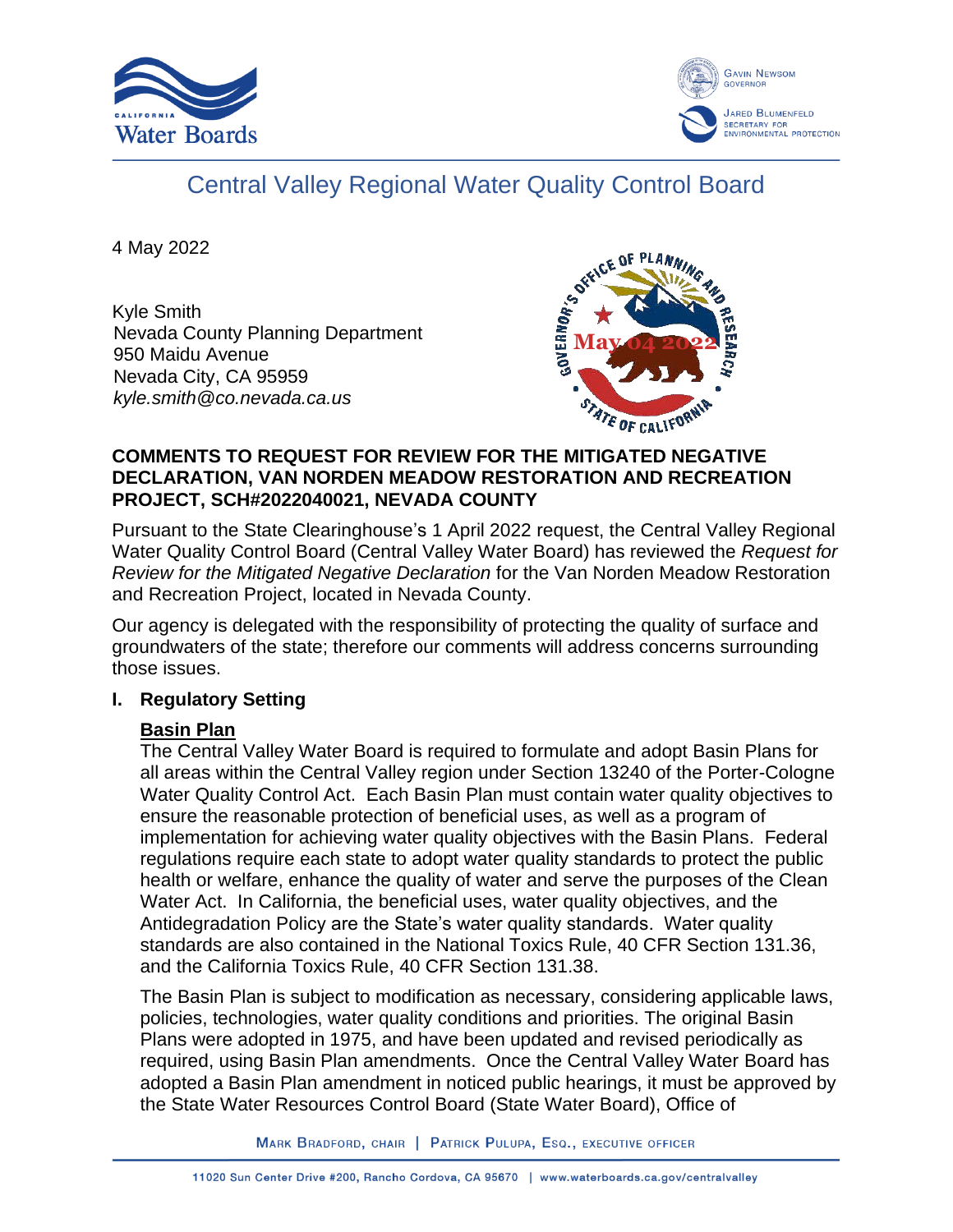Administrative Law (OAL) and in some cases, the United States Environmental Protection Agency (USEPA). Basin Plan amendments only become effective after they have been approved by the OAL and in some cases, the USEPA. Every three (3) years, a review of the Basin Plan is completed that assesses the appropriateness of existing standards and evaluates and prioritizes Basin Planning issues. For more information on the *Water Quality Control Plan for the Sacramento and San Joaquin River Basins*, please visit our website:

[http://www.waterboards.ca.gov/centralvalley/water\\_issues/basin\\_plans/](http://www.waterboards.ca.gov/centralvalley/water_issues/basin_plans/)

### **Antidegradation Considerations**

All wastewater discharges must comply with the Antidegradation Policy (State Water Board Resolution 68-16) and the Antidegradation Implementation Policy contained in the Basin Plan. The Antidegradation Implementation Policy is available on page 74 at:

#### https://www.waterboards.ca.gov/centralvalley/water\_issues/basin\_plans/sacsjr\_2018 05.pdf

### In part it states:

*Any discharge of waste to high quality waters must apply best practicable treatment or control not only to prevent a condition of pollution or nuisance from occurring, but also to maintain the highest water quality possible consistent with the maximum benefit to the people of the State.*

*This information must be presented as an analysis of the impacts and potential impacts of the discharge on water quality, as measured by background concentrations and applicable water quality objectives.*

The antidegradation analysis is a mandatory element in the National Pollutant Discharge Elimination System and land discharge Waste Discharge Requirements (WDRs) permitting processes. The environmental review document should evaluate potential impacts to both surface and groundwater quality.

#### **II. Permitting Requirements**

## **Construction Storm Water General Permit**

Dischargers whose project disturb one or more acres of soil or where projects disturb less than one acre but are part of a larger common plan of development that in total disturbs one or more acres, are required to obtain coverage under the General Permit for Storm Water Discharges Associated with Construction and Land Disturbance Activities (Construction General Permit), Construction General Permit Order No. 2009-0009-DWQ. Construction activity subject to this permit includes clearing, grading, grubbing, disturbances to the ground, such as stockpiling, or excavation, but does not include regular maintenance activities performed to restore the original line, grade, or capacity of the facility. The Construction General Permit requires the development and implementation of a Storm Water Pollution Prevention Plan (SWPPP). For more information on the Construction General Permit, visit the State Water Resources Control Board website at: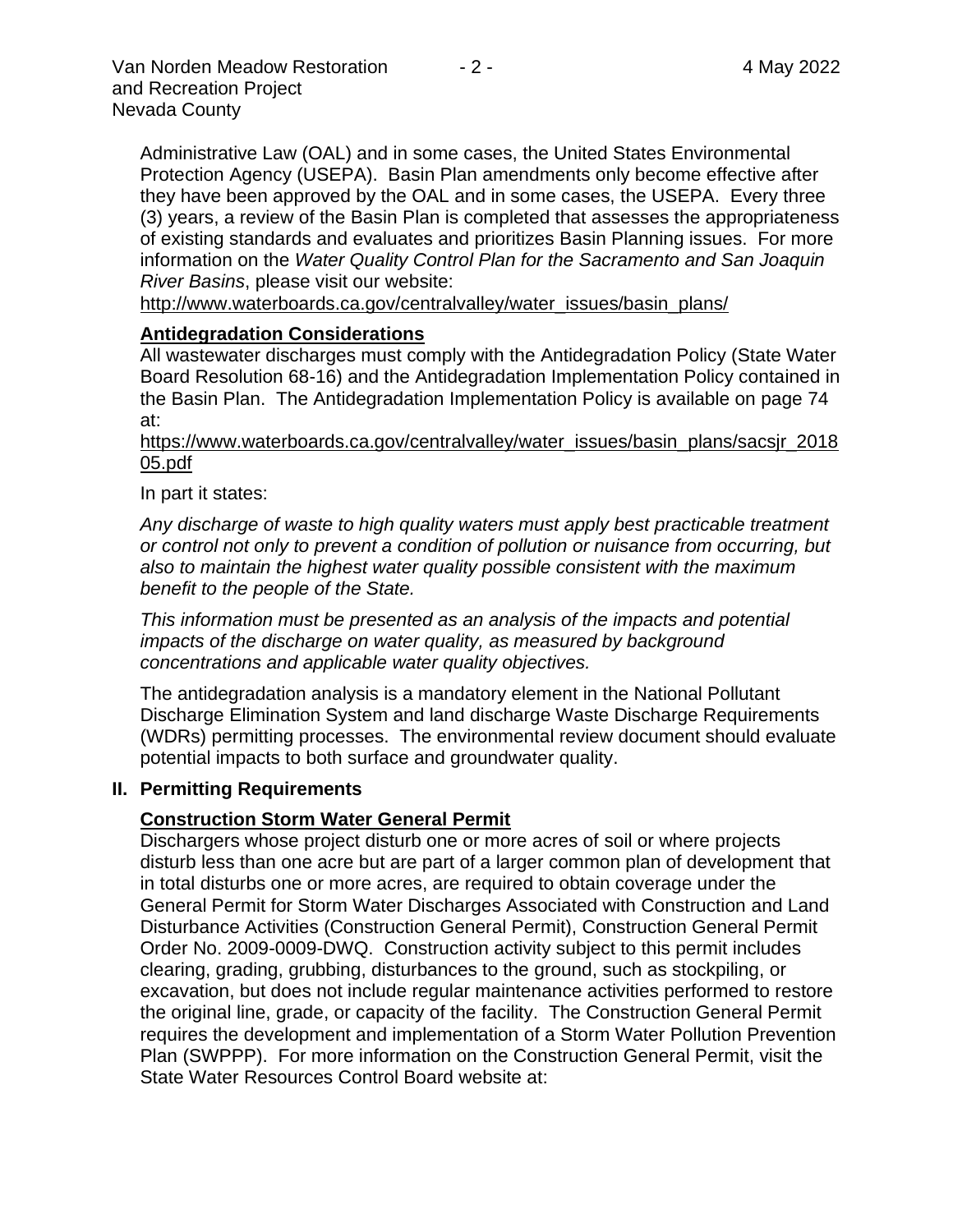[http://www.waterboards.ca.gov/water\\_issues/programs/stormwater/constpermits.sht](http://www.waterboards.ca.gov/water_issues/programs/stormwater/constpermits.shtml) [ml](http://www.waterboards.ca.gov/water_issues/programs/stormwater/constpermits.shtml)

#### **Phase I and II Municipal Separate Storm Sewer System (MS4) Permits<sup>1</sup>**

The Phase I and II MS4 permits require the Permittees reduce pollutants and runoff flows from new development and redevelopment using Best Management Practices (BMPs) to the maximum extent practicable (MEP). MS4 Permittees have their own development standards, also known as Low Impact Development (LID)/postconstruction standards that include a hydromodification component. The MS4 permits also require specific design concepts for LID/post-construction BMPs in the early stages of a project during the entitlement and CEQA process and the development plan review process.

For more information on which Phase I MS4 Permit this project applies to, visit the Central Valley Water Board website at:

http://www.waterboards.ca.gov/centralvalley/water\_issues/storm\_water/municipal\_p ermits/

For more information on the Phase II MS4 permit and who it applies to, visit the State Water Resources Control Board at:

http://www.waterboards.ca.gov/water\_issues/programs/stormwater/phase\_ii\_munici pal.shtml

#### **Industrial Storm Water General Permit**

Storm water discharges associated with industrial sites must comply with the regulations contained in the Industrial Storm Water General Permit Order No. 2014- 0057-DWQ. For more information on the Industrial Storm Water General Permit, visit the Central Valley Water Board website at:

http://www.waterboards.ca.gov/centralvalley/water\_issues/storm\_water/industrial\_ge neral\_permits/index.shtml

#### **Clean Water Act Section 404 Permit**

If the project will involve the discharge of dredged or fill material in navigable waters or wetlands, a permit pursuant to Section 404 of the Clean Water Act may be needed from the United States Army Corps of Engineers (USACE). If a Section 404 permit is required by the USACE, the Central Valley Water Board will review the permit application to ensure that discharge will not violate water quality standards. If the project requires surface water drainage realignment, the applicant is advised to contact the Department of Fish and Game for information on Streambed Alteration Permit requirements. If you have any questions regarding the Clean Water Act

<sup>&</sup>lt;sup>1</sup> Municipal Permits = The Phase I Municipal Separate Storm Water System (MS4) Permit covers medium sized Municipalities (serving between 100,000 and 250,000 people) and large sized municipalities (serving over 250,000 people). The Phase II MS4 provides coverage for small municipalities, including non-traditional Small MS4s, which include military bases, public campuses, prisons and hospitals.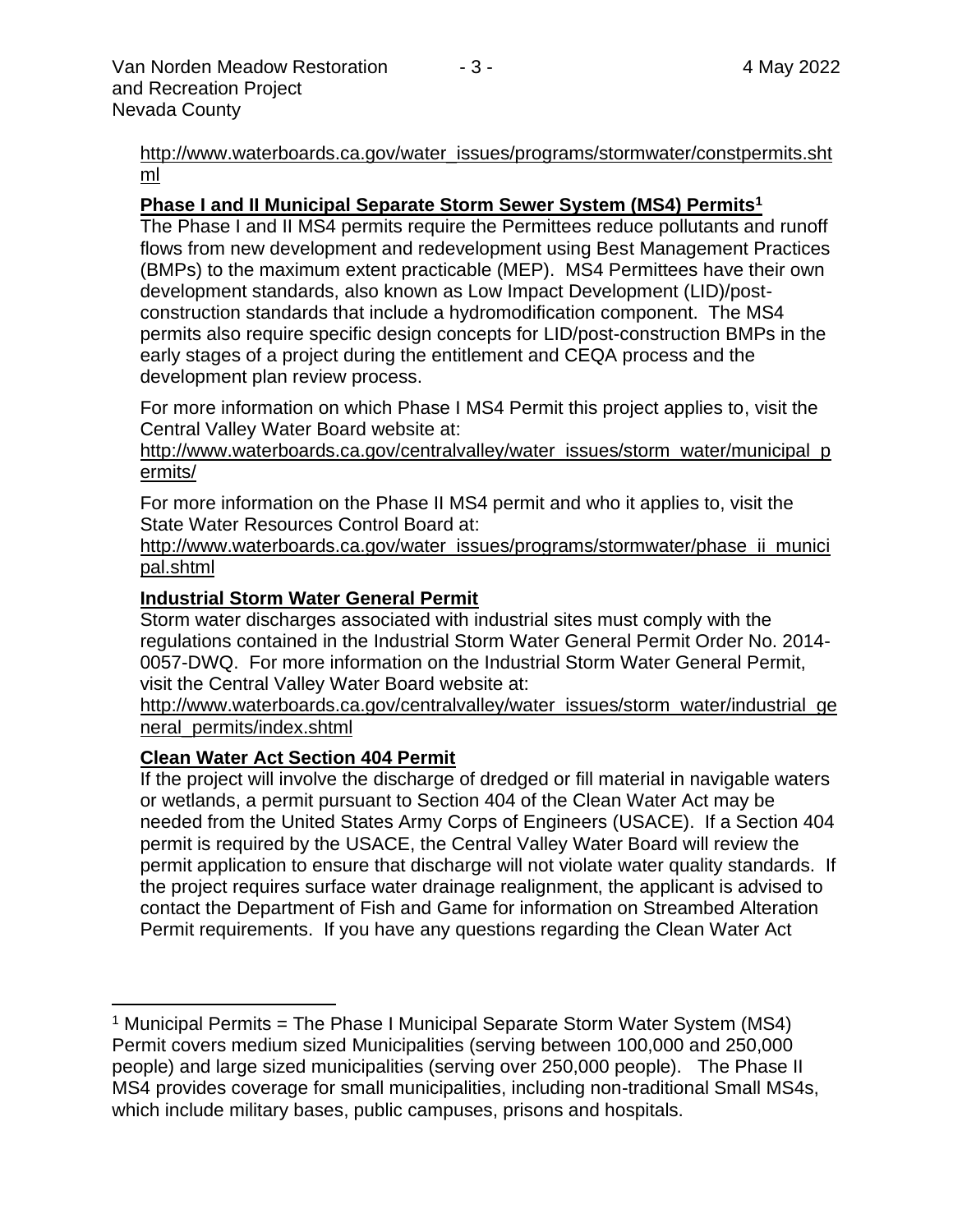Van Norden Meadow Restoration  $-4$  -  $-4$  -  $-4$  May 2022 and Recreation Project Nevada County

Section 404 permits, please contact the Regulatory Division of the Sacramento District of USACE at (916) 557-5250.

## **Clean Water Act Section 401 Permit – Water Quality Certification**

If an USACE permit (e.g., Non-Reporting Nationwide Permit, Nationwide Permit, Letter of Permission, Individual Permit, Regional General Permit, Programmatic General Permit), or any other federal permit (e.g., Section 10 of the Rivers and Harbors Act or Section 9 from the United States Coast Guard), is required for this project due to the disturbance of waters of the United States (such as streams and wetlands), then a Water Quality Certification must be obtained from the Central Valley Water Board prior to initiation of project activities. There are no waivers for 401 Water Quality Certifications. For more information on the Water Quality Certification, visit the Central Valley Water Board website at:

https://www.waterboards.ca.gov/centralvalley/water\_issues/water\_quality\_certificatio n/

## **Waste Discharge Requirements – Discharges to Waters of the State**

If USACE determines that only non-jurisdictional waters of the State (i.e., "nonfederal" waters of the State) are present in the proposed project area, the proposed project may require a Waste Discharge Requirement (WDR) permit to be issued by Central Valley Water Board. Under the California Porter-Cologne Water Quality Control Act, discharges to all waters of the State, including all wetlands and other waters of the State including, but not limited to, isolated wetlands, are subject to State regulation. For more information on the Waste Discharges to Surface Water NPDES Program and WDR processes, visit the Central Valley Water Board website at:https://www.waterboards.ca.gov/centralvalley/water\_issues/waste\_to\_surface\_wat er/

Projects involving excavation or fill activities impacting less than 0.2 acre or 400 linear feet of non-jurisdictional waters of the state and projects involving dredging activities impacting less than 50 cubic yards of non-jurisdictional waters of the state may be eligible for coverage under the State Water Resources Control Board Water Quality Order No. 2004-0004-DWQ (General Order 2004-0004). For more information on the General Order 2004-0004, visit the State Water Resources Control Board website at:

https://www.waterboards.ca.gov/board\_decisions/adopted\_orders/water\_quality/200 4/wqo/wqo2004-0004.pdf

## **Dewatering Permit**

If the proposed project includes construction or groundwater dewatering to be discharged to land, the proponent may apply for coverage under State Water Board General Water Quality Order (Low Threat General Order) 2003-0003 or the Central Valley Water Board's Waiver of Report of Waste Discharge and Waste Discharge Requirements (Low Threat Waiver) R5-2018-0085. Small temporary construction dewatering projects are projects that discharge groundwater to land from excavation activities or dewatering of underground utility vaults. Dischargers seeking coverage